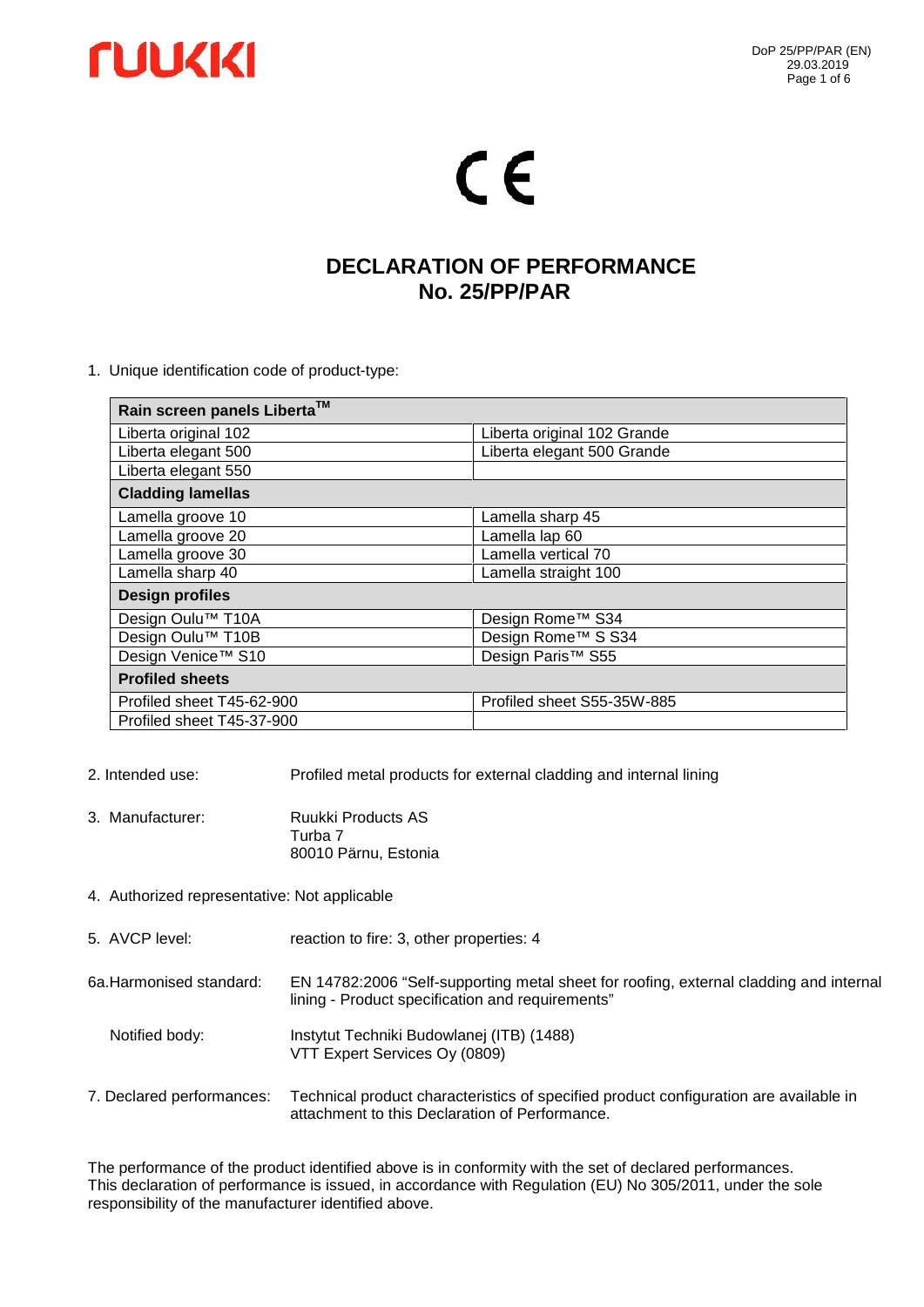

This Declaration of Performance is available on Ruukki web page: https://www.ruukki.com/b2b/support/certificates-and-declarations/facade-cladding-certificates-and-approvals

Signed for and on behalf of the manufacturer by:

Ø  $\Omega$ ٢ Adam Korol

Senior Vice President Building Components

Helsinki 29.03.2019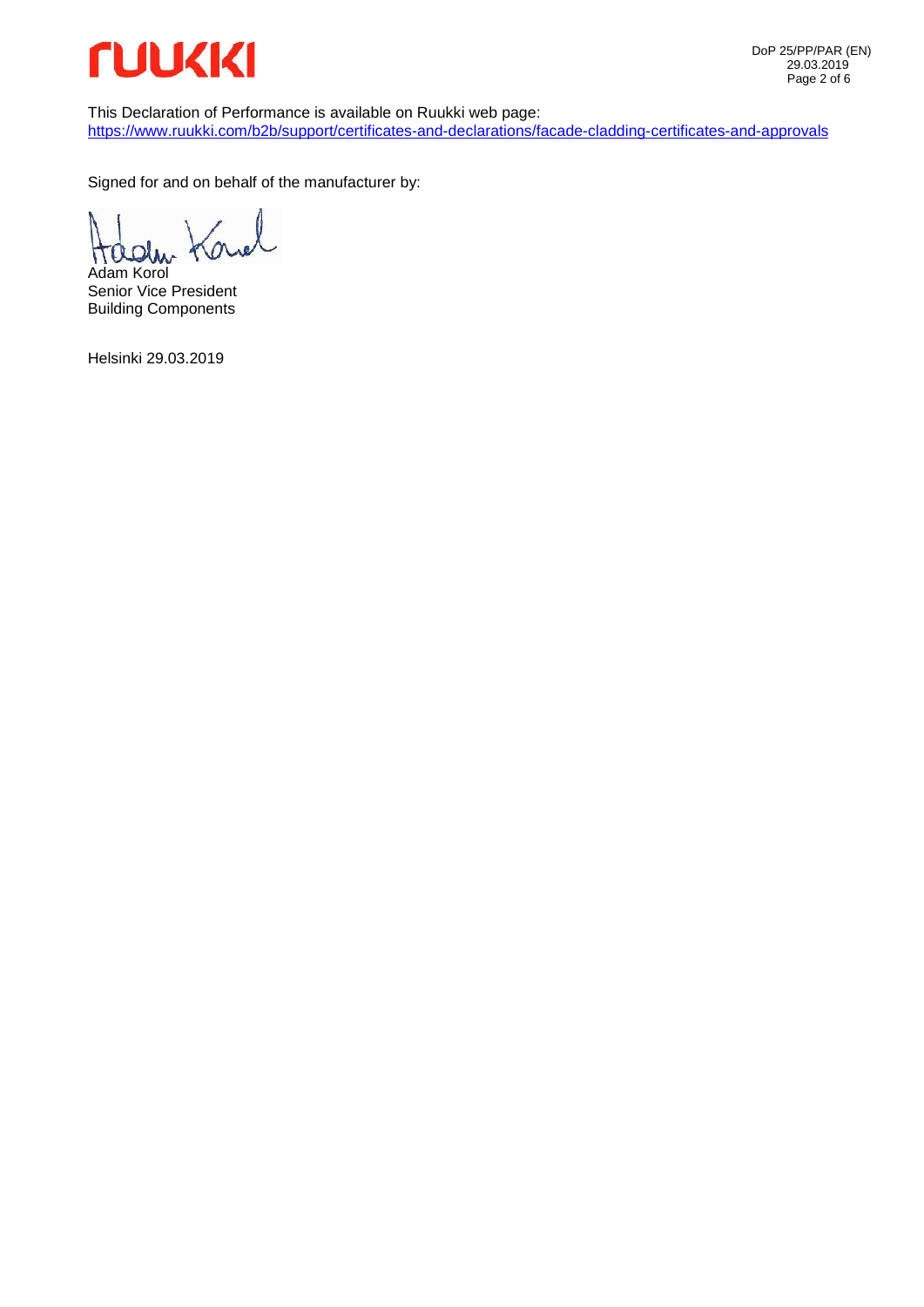### *<u>TUUKKI</u>*

#### **Attachment 1 to Declaration of Performance 25/PP/PAR Rain screen panels LibertaTM**

| <b>Declared</b><br>values            | <b>Product</b>                                                                                                                                                                | Liberta™ original 102<br>Liberta™ elegant 500                                                                                                                                                                                                                                                                                                               | Liberta™ elegant 550                                            | Liberta™ original 102 Grande<br>Liberta™ elegant 500 Grande |
|--------------------------------------|-------------------------------------------------------------------------------------------------------------------------------------------------------------------------------|-------------------------------------------------------------------------------------------------------------------------------------------------------------------------------------------------------------------------------------------------------------------------------------------------------------------------------------------------------------|-----------------------------------------------------------------|-------------------------------------------------------------|
| was affixed:                         | Year when CE mark                                                                                                                                                             | 13                                                                                                                                                                                                                                                                                                                                                          | 19                                                              | 13                                                          |
|                                      | Mechanical resistance:                                                                                                                                                        |                                                                                                                                                                                                                                                                                                                                                             | No Performance Determined (NPD)                                 |                                                             |
|                                      | Water permeability:                                                                                                                                                           | Passed at non-perforated materials, NPD at perforated materials                                                                                                                                                                                                                                                                                             |                                                                 |                                                             |
|                                      | Dimensional change:                                                                                                                                                           | Steel: 12 x 10 <sup>-6</sup> K <sup>-1</sup><br>Aluminium: 24 x $10^{-6}$ K <sup>-1</sup><br>Stainless steel: 16 x 10 <sup>-6</sup> K <sup>-1</sup><br>Copper: 16,8 x 10 <sup>-6</sup> K <sup>-1</sup><br>Rheinzink: 22 x 10 <sup>-6</sup> K <sup>-1</sup><br>Brass: 19 x 10 <sup>-6</sup> K <sup>-1</sup><br>Bronze: 18 x 10 <sup>-6</sup> K <sup>-1</sup> |                                                                 | Steel: 12 x 10 <sup>-6</sup> K <sup>-1</sup>                |
| Dimensional<br>tolerances:           |                                                                                                                                                                               | Steel: EN 10143: 2006; EN 508-1: 2014<br>Aluminium: EN 485-4: 1993, EN 508-2: 2008<br>Stainless steel: EN ISO 9445-1: 2010, EN 508-3: 2008<br>Copper: EN 1172: 2012, EN 506: 2008<br>Rheinzink: EN 988: 1996<br>Brass, Bronze: EN 1172: 2011                                                                                                                |                                                                 | Steel: EN 10143: 2006<br>EN 508-1: 2014                     |
| substances:                          | Release of regulated                                                                                                                                                          | No Performance Determined (NPD)                                                                                                                                                                                                                                                                                                                             |                                                                 |                                                             |
| <b>External fire</b><br>performance: |                                                                                                                                                                               | No Performance Determined (NPD)                                                                                                                                                                                                                                                                                                                             |                                                                 |                                                             |
|                                      | Steel: Hiarc / Hiarc matt 27 µm: A1<br>Steel: powder coating: A2-s1, d0<br>Aluminium: NPD<br>Reaction to fire:<br>Stainless steel: A1<br>Copper, Rheinzink, Brass, Bronze: A1 |                                                                                                                                                                                                                                                                                                                                                             | Steel: Hiarc / Hiarc matt 27 um +<br>bottom MW layer: A2-s2, d0 |                                                             |
| Durability:                          | Grade<br>of metal:                                                                                                                                                            | Steel: DX51D+Z275<br>Aluminium: EN AW-1050A; EN AW-3103, EN AW-3105<br>EN AW-3003, EN AW-3005, EN AW-5005, EN AW-5754<br>Stainless steel: 1,4301, 1,4401<br>Copper: Cu-DHP<br>Zinc-Copper-Titanium (Rheinzink)<br>Brass: CuZn15<br>Bronze: CuSn4                                                                                                            |                                                                 | Steel: DX51D+Z275                                           |
|                                      | Thickness<br>of metal:                                                                                                                                                        | Steel: $1,0 - 1,2$ mm<br>Aluminium: 1,2 - 2,0 mm<br>Stainless steel: $1,0 - 1,25$ mm<br>Copper: 1,0 - 1,5 mm<br>Rheinzink: $1,0 - 1,25$ mm<br>Brass, Bronze: $1,0 - 1,5$ mm                                                                                                                                                                                 |                                                                 | Steel: $1,0 - 1,2$ mm                                       |
|                                      | Type and<br>thickness<br>of top<br>coating:                                                                                                                                   | Steel: Hiarc / Hiarc matt 27 µm, powder coating<br>Aluminium: PVDF coating 25 µm, powder coating,<br>pattern-painted (multilayer coating)<br>Aluminium: no coating<br>Stainless steel, copper, Rheinzink, Brass, Bronze: no coating                                                                                                                         |                                                                 | Steel: Hiarc / Hiarc matt 27 µm                             |
|                                      | Type and<br>thickness<br>of back<br>coating:                                                                                                                                  | Steel: Epoxy min. 7 µm<br>Aluminium: Epoxy min. 7 um (when colour coated)<br>Other materials: no coating                                                                                                                                                                                                                                                    |                                                                 | Steel: Epoxy min. 7 µm                                      |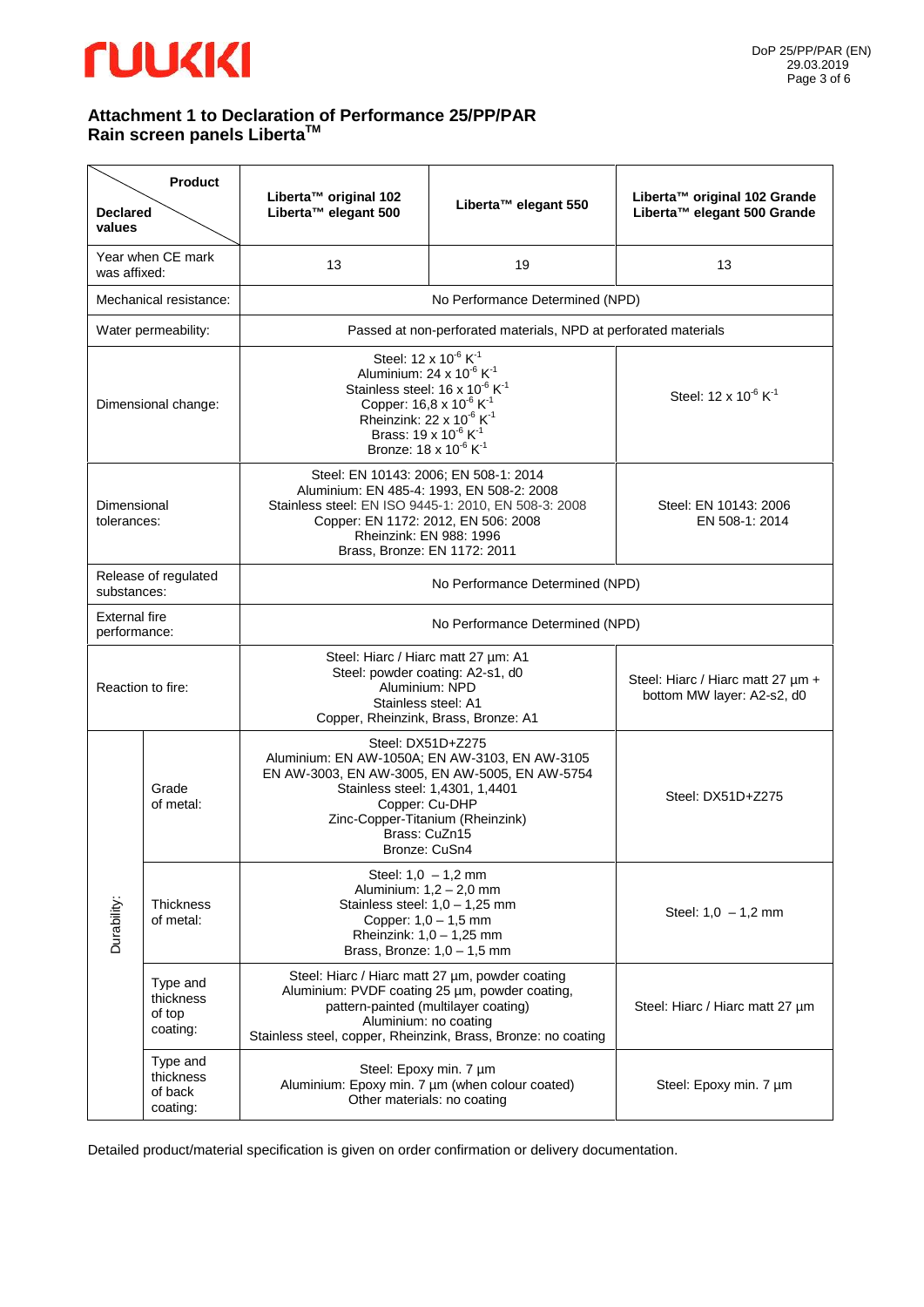## *<u>TUUKKI</u>*

#### **Attachment 2 to Declaration of Performance 25/PP/PAR Cladding lamellas**

| <b>Declared</b><br>values                                                                                                                                                     | <b>Product</b>                               | Lamella groove 10<br>Lamella groove 20<br>Lamella lap 60<br><b>Lamella vertical 70</b>                                                                                                                                                                                                                                                       | Lamella groove 30<br>Lamella sharp 40<br>Lamella sharp 45<br>Lamella straight 100                                         |
|-------------------------------------------------------------------------------------------------------------------------------------------------------------------------------|----------------------------------------------|----------------------------------------------------------------------------------------------------------------------------------------------------------------------------------------------------------------------------------------------------------------------------------------------------------------------------------------------|---------------------------------------------------------------------------------------------------------------------------|
| was affixed:                                                                                                                                                                  | Year when CE mark                            | 13                                                                                                                                                                                                                                                                                                                                           | 13                                                                                                                        |
|                                                                                                                                                                               | Mechanical resistance:                       |                                                                                                                                                                                                                                                                                                                                              | No Performance Determined (NPD)                                                                                           |
|                                                                                                                                                                               | Water permeability:                          |                                                                                                                                                                                                                                                                                                                                              | Passed at non-perforated materials, NPD at perforated materials                                                           |
| Dimensional change:                                                                                                                                                           |                                              | Steel: 12 x 10 <sup>-6</sup> K <sup>-1</sup><br>Aluminium: 24 x 10 $6$ K <sup>-1</sup><br>Stainless steel: $16 \times 10^{-6}$ K <sup>-1</sup><br>Copper: 16,8 x 10 <sup>-6</sup> K <sup>-1</sup><br>Rheinzink: 22 x 10 $^6$ K <sup>1</sup><br>Brass: 19 x 10 <sup>-6</sup> K <sup>-1</sup><br>Bronze: 18 x 10 <sup>-6</sup> K <sup>-1</sup> | Steel: 12 x 10 <sup>-6</sup> K <sup>-1</sup><br>Aluminium: 24 x 10 <sup>-6</sup> K <sup>-1</sup>                          |
| Dimensional<br>tolerances:                                                                                                                                                    |                                              | Steel: EN 10143: 2006; EN 508-1: 2014<br>Aluminium: EN 485-4: 1993, EN 508-2: 2008<br>Stainless steel: EN ISO 9445-1: 2010.<br>EN 508-3: 2008<br>Copper: EN 1172: 2012, EN 506: 2008<br>Rheinzink: EN 988: 1996<br>Brass, Bronze: EN 1172: 2011                                                                                              | Steel: EN 10143: 2006; EN 508-1: 2014<br>Aluminium: EN 485-4: 1993, EN 508-2: 2008                                        |
| substances:                                                                                                                                                                   | Release of regulated                         | No Performance Determined (NPD)                                                                                                                                                                                                                                                                                                              |                                                                                                                           |
| <b>External fire</b><br>performance:                                                                                                                                          |                                              | No Performance Determined (NPD)                                                                                                                                                                                                                                                                                                              |                                                                                                                           |
| Steel: Hiarc / Hiarc matt 27 µm: A1<br>Steel: powder coating: A2-s1, d0<br>Aluminium: NPD<br>Reaction to fire:<br>Stainless steel: A1<br>Copper, Rheinzink, Brass, Bronze: A1 |                                              | Steel: Hiarc / Hiarc matt 27 µm: A1<br>Steel: powder coating: A2-s1, d0<br>Aluminium: NPD                                                                                                                                                                                                                                                    |                                                                                                                           |
| Durability:                                                                                                                                                                   | Grade<br>of metal:                           | Steel: DX51D+Z275<br>Aluminium: EN AW-1050A; EN AW-3103,<br>EN AW-3105, EN AW-3003, EN AW-3005,<br>EN AW-5005, EN AW-5754<br>Stainless steel: 1,4301, 1,4401<br>Copper: Cu-DHP<br>Zinc-Copper-Titanium (Rheinzink)<br>Brass: CuZn15<br>Bronze: CuSn4                                                                                         | Steel: DX51D+Z275<br>Aluminium: EN AW-1050A; EN AW-3103,<br>EN AW-3105, EN AW-3003, EN AW-3005,<br>EN AW-5005, EN AW-5754 |
|                                                                                                                                                                               | <b>Thickness</b><br>of metal:                | Steel: $1,0 - 1,2$ mm<br>Aluminium: $1,2 - 2,0$ mm<br>Stainless steel: $1,0 - 1,25$ mm<br>Copper: 1,0 - 1,5 mm<br>Rheinzink: $1,0 - 1,25$ mm<br>Brass, Bronze: $1,0 - 1,5$ mm                                                                                                                                                                | Steel: $1,0 - 1,2$ mm<br>Aluminium: 1,2 - 2,0 mm                                                                          |
|                                                                                                                                                                               | Type and<br>thickness<br>of top<br>coating:  | Steel: Hiarc / Hiarc matt 27 µm<br>Steel: powder coating<br>Aluminium: PVDF coating 25 µm, powder<br>coating, pattern-painted (multilayer coating)<br>Aluminium: no coating<br>Stainless steel, Copper, Rheinzink, Brass,<br>Bronze: no coating                                                                                              | Steel: Hiarc / Hiarc matt 27 µm<br>Steel: powder coating<br>Aluminium: PVDF coating 25 um<br>Aluminium: powder coating    |
|                                                                                                                                                                               | Type and<br>thickness<br>of back<br>coating: | Steel: Epoxy min. 7 µm<br>Aluminium: Epoxy min. 7 µm<br>(when colour coated)<br>Other materials: no coating                                                                                                                                                                                                                                  | Steel: Epoxy min. 7 µm<br>Aluminium: Epoxy min. 7 µm                                                                      |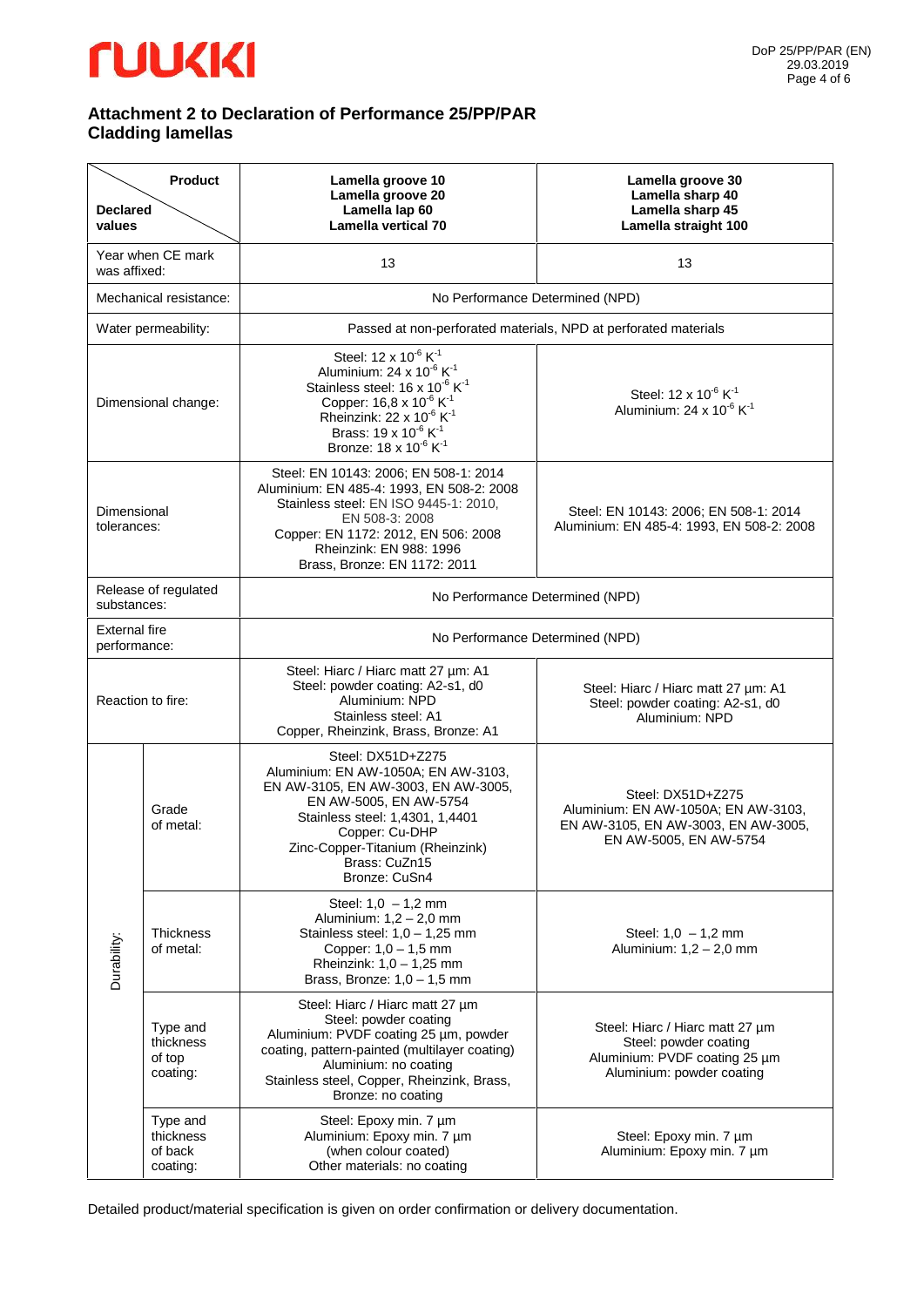## *<u>TUUKKI</u>*

### **Attachment 3 to Declaration of Performance 25/PP/PAR Design profiles**

| <b>Declared</b><br>values            | <b>Product</b>                               | Design Oulu <sup>™</sup> T10A<br>Design Oulu <sup>™</sup> T10B                                                                                                                                                                                                                                    | Design Venice™ S10<br>Design Rome™S S34                                                                                            | Design Rome™ S34<br>Design Paris <sup>™</sup> S55                                                        |  |
|--------------------------------------|----------------------------------------------|---------------------------------------------------------------------------------------------------------------------------------------------------------------------------------------------------------------------------------------------------------------------------------------------------|------------------------------------------------------------------------------------------------------------------------------------|----------------------------------------------------------------------------------------------------------|--|
| was affixed:                         | Year when CE mark                            | 13                                                                                                                                                                                                                                                                                                | 13                                                                                                                                 | 13                                                                                                       |  |
|                                      | Mechanical resistance:                       |                                                                                                                                                                                                                                                                                                   | No Performance Determined (NPD)                                                                                                    |                                                                                                          |  |
|                                      | Water permeability:                          | Passed at non-perforated materials, NPD at perforated materials                                                                                                                                                                                                                                   |                                                                                                                                    |                                                                                                          |  |
| Dimensional change:                  |                                              | Steel: 12 x 10 <sup>-6</sup> K <sup>-1</sup><br>Aluminium: 24 x 10 <sup>-6</sup> K <sup>-1</sup><br>Copper: 16,8 x 10 <sup>-6</sup> K <sup>-1</sup><br>Rheinzink: 22 x $10^{-6}$ K <sup>-1</sup><br>Brass: 19 x 10 <sup>-6</sup> K <sup>-1</sup><br>Bronze: 18 x 10 <sup>-6</sup> K <sup>-1</sup> | Steel: 12 x 10 <sup>-6</sup> K <sup>-1</sup><br>Aluminium: 24 x 10 $6$ K <sup>-1</sup>                                             |                                                                                                          |  |
| Dimensional<br>tolerances:           |                                              | Steel: EN 10143: 2006;<br>EN 508-1: 2014<br>Aluminium: EN 485-4: 1993, EN<br>508-2: 2008<br>Copper: EN 1172: 2012, EN 506:<br>2008<br>Rheinzink: EN 988: 1996<br>Brass, Bronze: EN 1172: 2011                                                                                                     | Steel: EN 10143: 2006; EN 508-1: 2014<br>Aluminium: EN 485-4: 1993, EN 508-2: 2008                                                 |                                                                                                          |  |
| substances:                          | Release of regulated                         | No Performance Determined (NPD)                                                                                                                                                                                                                                                                   |                                                                                                                                    |                                                                                                          |  |
| <b>External fire</b><br>performance: |                                              | No Performance Determined (NPD)                                                                                                                                                                                                                                                                   |                                                                                                                                    |                                                                                                          |  |
| Reaction to fire:                    |                                              | Steel: Hiarc/Hiarc matt 27um: A1<br>Steel: powder coating: A2-s1, d0<br>Aluminium: NPD<br>Copper, Rheinzink, Brass,<br>Bronze: A1                                                                                                                                                                 | Steel: Hiarc / Hiarc matt 27 µm: A1<br>Steel: powder coating: A2-s1, d0<br>Aluminium: NPD                                          |                                                                                                          |  |
| Durability:                          | Grade<br>of metal:                           | Steel: S280GD+Z275,<br>DX51D+Z275<br>Aluminium: EN AW-1050A;<br>EN AW-3103, EN AW-3105<br>EN AW-3003, EN AW-3005,<br>EN AW-5005, EN AW-5754<br>Copper: Cu-DHP<br>Zinc-Copper-Titanium<br>(Rheinzink)<br>Brass: CuZn15<br>Bronze: CuSn4                                                            | Steel: S280GD+Z275, DX51D+Z275<br>Aluminium: EN AW-1050A; EN AW-3103, EN AW-3105<br>EN AW-3003, EN AW-3005, EN AW-5005, EN AW-5754 |                                                                                                          |  |
|                                      | <b>Thickness</b><br>of metal:                | Steel: 0,6 mm<br>Aluminium 0,7 mm<br>Copper: 0,7 mm<br>Rheinzink: 0,7 mm<br>Brass, Bronze: 0,7 mm                                                                                                                                                                                                 | Steel: 0.6 mm<br>Aluminium: 0,7 mm                                                                                                 |                                                                                                          |  |
|                                      | Type and<br>thickness<br>of top<br>coating:  | Steel: Hiarc / Hiarc matt 27 µm,<br>powder coating<br>Aluminium: PVDF coating 25um,<br>powder coating, pattern-painted<br>(multilayer coating)<br>Aluminium: no coating<br>Copper, Rheinzink, Brass,<br>Bronze: no coating                                                                        | Steel: Hiarc / Hiarc matt 27 µm, powder coating<br>Aluminium: PVDF coating 25 um, powder coating                                   |                                                                                                          |  |
|                                      | Type and<br>thickness<br>of back<br>coating: | Steel: Epoxy min. 7 µm<br>Aluminium: Epoxy min. 7 µm<br>(when colour coated)<br>Other materials: no coating                                                                                                                                                                                       |                                                                                                                                    | Steel: Epoxy min. 7 um<br>Aluminium: Epoxy min. 7 um (when colour coated)<br>Other materials: no coating |  |